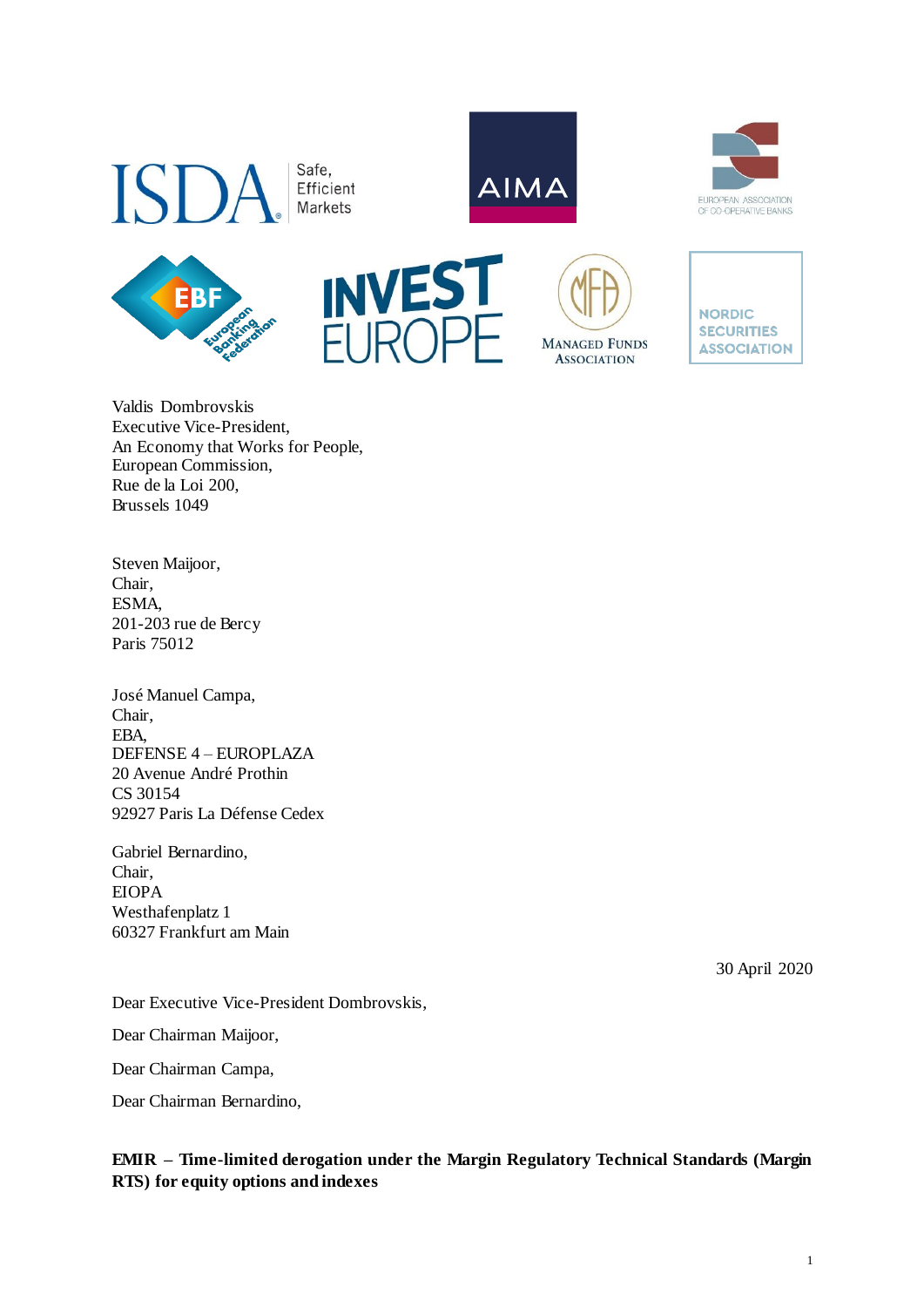The International Swaps and Derivatives Association (ISDA), the Alternative Investment Management Association (AIMA), the European Association of Co-operative Banks (EACB), the European Banking Federation (EBF), Invest Europe, the Managed Funds Association (MFA) and the Nordic Securities Association (NSA, comprising the Danish Securities Dealers Association (Børsmæglerforeningen), Finance Finland (Finanssialan Keskusliitto), the Norwegian Securities Dealers Association (Verdipapirforetakenes Forbund) and the Swedish Securities Dealers Association (Svenska Fondhandlareföreningen)) – hereinafter referred to as 'the associations' - welcome the European Supervisory Authorities' (ESAs') proposed amendments to the Margin RTS to extend by one year the current deferred application of the margin requirements for single-stock equity options or index options, meaning that once the amendments come into effect these transactions would be out of scope of the Margin RTS until 4 January 2021. However, the associations also strongly agree with the ESAs' statement that, three years after the entry into force of the Margin RTS, the reasons for deferring application of the margin requirements to these transactions have not materially changed.

As a result, we urge the European Commission and the ESAs to consider amending the Margin RTS to permanently exempt these transactions, or else to significantly extend the period of deferred application ('temporary derogation') to allow further observation of developments in other jurisdictions and to avoid an unlevel playing field for EU market participants engaged in global derivatives markets.

We would also urge the European Commission to make any amendments as soon as possible during the first half of 2020 to avoid potentially damaging uncertainty for market participants, as it is difficult for firms to plan and prepare for implementation of the Margin RTS (and support their clients through the implementation process) where derogations are extended for short periods of time, particularly if the extension is granted only shortly before the expiry of the current temporary derogation.

## **A permanent exemption, or a further extended derogation from the Margin RTS for equity options and index options, is necessary**

Article 38 of the Margin RTS provides for a three-year derogation from the margin obligation in respect of all non-centrally cleared OTC derivatives which are single-stock equity options or index options. This temporary derogation was necessary to avoid market fragmentation and to ensure a level playing field for EU counterparties on a global level, because in some jurisdictions (e.g. the US) single-stock options and equity index options are not subject to equivalent margin requirements. The temporary derogation was intended to allow time for monitoring of regulatory developments in other jurisdictions.

However, as the ESAs comment in their Final Report on amendments to the Margin RTS, three years after entry into force of the Margin RTS, the situation has not materially changed and many jurisdictions either have not implemented margin requirements for single-stock equity options or index options or have also introduced temporary derogations for these contracts.

As the situation has not materially changed and does not seem likely to change materially in the future, the associations would ask the European Commission and the ESAs to amend the Margin RTS to exclude these contracts from the margin requirements permanently or, failing that, to extend the temporary derogation for a significant period of time (e.g., a further three years beyond the current proposed data of expiry, to 4 January 2024) to allow time to continue to monitor regulatory developments in other jurisdictions.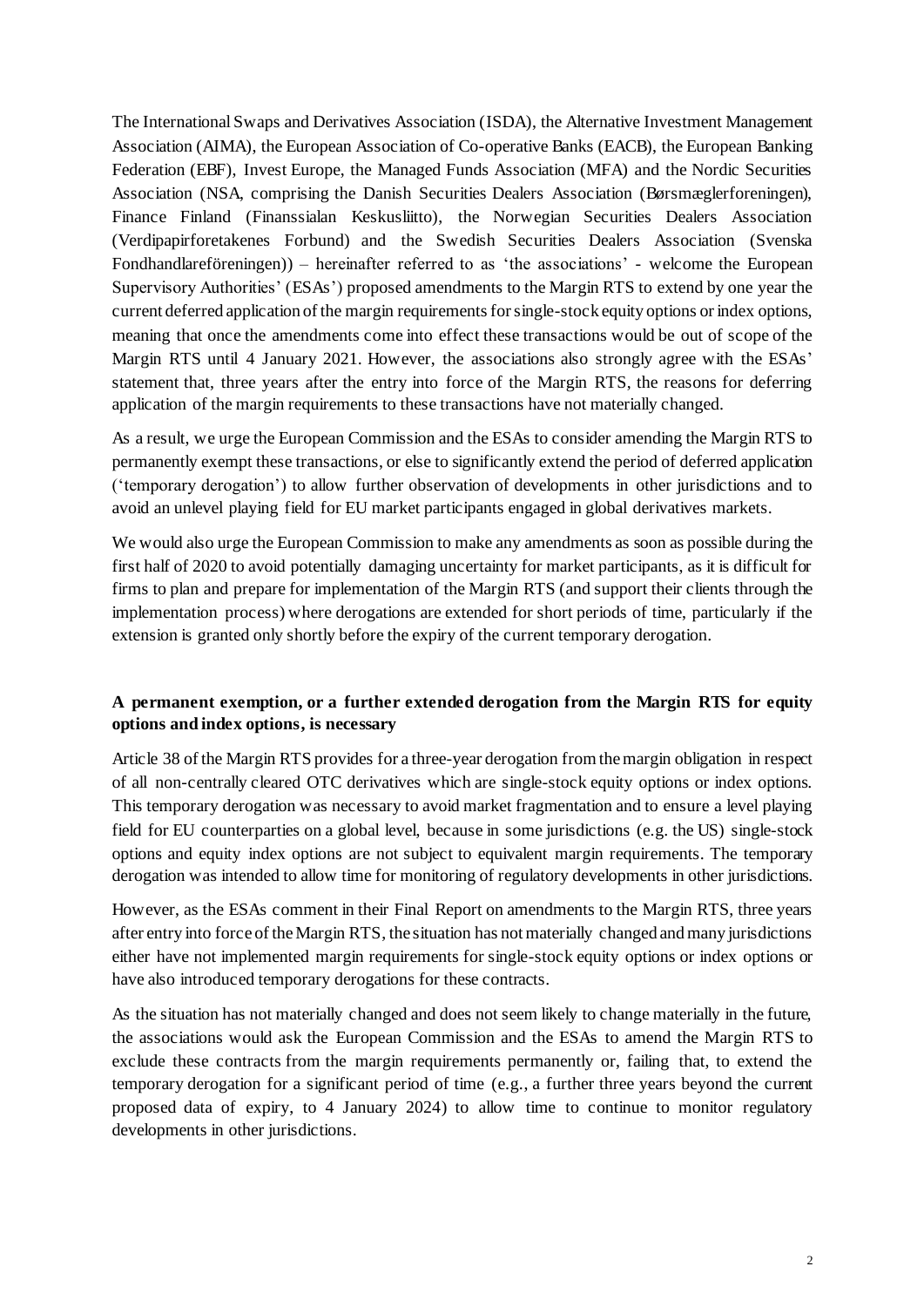# **If the Margin RTS are not amended to exempt equity options or to provide for a lengthier derogation, the ESAs should consult separately (and as soon as possible) on the expiry of the equity options derogation**

If the European Commission and ESAs do not amend the draft revised Margin RTS to exempt equity options and index options or to further extend the temporary derogation, we urge the ESAs to (as soon as possible) conduct a full public consultation addressing whether or not the equity options derogation should be extended. We believe that the ESAs should also, at that point (and certainly no later than 30 June 2020), make a statement to the effect that national competent authorities should not prioritise their supervisory actions, and should apply their risk-based supervisory powers in day-to-day enforcement of margin requirements for equity options and index options in a proportionate manner until after this consultation has run its course and sufficient time has passed to either effect any legislative changes deemed appropriate, or to give market participants time to put in place necessary infrastructure and documentation to apply this requirement should the consultation conclude that it is appropriate for the derogation not to be extended.

We believe that such a statement would be necessary as it seems unlikely that the ESAs could – at this stage – hold a consultation and draw conclusions from that consultation sufficiently early to give market participants adequate time to comply with the requirement to apply margin requirements to equity options and index options by 4 January 2021.

We believe it would be unusual for such an impactful requirement to be applied to market participants without any formal consultation having been held as to its appropriateness. We observe that the ESAs have not consulted on the derogation at any point since the adoption of the Margin RTS in 2016.

## **Approach currently taken in other jurisdictions**

As mentioned above, in many other jurisdictions these transactions are either out of scope of the margin rules or benefit from a permanent or temporary exemption. For example, in the US, equity options are not addressed within the scope of Dodd Frank Title VII, and regulatory margin requirements do not in practice apply to swap dealers under US regulation. Aside from the EU, the US is the largest market for equity options<sup>1</sup>, so alignment with the US in this regard will be important to avoid disruption of crossborder business. In particular, EU banks – which have until now been among the market leaders in equity options business - will face a clear competitive disadvantage when dealing with non-EU clients (including US insurers and hedge funds) which are likely to cease trading with them upon expiry of the exemption under EMIR.

In Singapore, the Monetary Authority of Singapore has released guidelines exempting equity options and equity index options from the scope of its margin rules entirely<sup>2</sup>.

<sup>1</sup> <sup>1</sup> <https://stats.bis.org/statx/srs/table/d8?f=pdf>

<sup>2</sup> [https://www.mas.gov.sg/-/media/MAS/Regulations-and-Financial-Stability/Regulations-Guidance-and-](https://www.mas.gov.sg/-/media/MAS/Regulations-and-Financial-Stability/Regulations-Guidance-and-Licensing/Securities-Futures-and-Fund-Management/Regulations-Guidance-and-Licensing/Guidelines/Guidelines-on-Margin-Requirements-for-NonCentrally-Cleared-OTC-Derivatives-Contracts-11-Feb-2020.pdf)[Licensing/Securities-Futures-and-Fund-Management/Regulations-Guidance-and-](https://www.mas.gov.sg/-/media/MAS/Regulations-and-Financial-Stability/Regulations-Guidance-and-Licensing/Securities-Futures-and-Fund-Management/Regulations-Guidance-and-Licensing/Guidelines/Guidelines-on-Margin-Requirements-for-NonCentrally-Cleared-OTC-Derivatives-Contracts-11-Feb-2020.pdf)[Licensing/Guidelines/Guidelines-on-Margin-Requirements-for-NonCentrally-Cleared-OTC-Derivatives-](https://www.mas.gov.sg/-/media/MAS/Regulations-and-Financial-Stability/Regulations-Guidance-and-Licensing/Securities-Futures-and-Fund-Management/Regulations-Guidance-and-Licensing/Guidelines/Guidelines-on-Margin-Requirements-for-NonCentrally-Cleared-OTC-Derivatives-Contracts-11-Feb-2020.pdf)[Contracts-11-Feb-2020.pdf](https://www.mas.gov.sg/-/media/MAS/Regulations-and-Financial-Stability/Regulations-Guidance-and-Licensing/Securities-Futures-and-Fund-Management/Regulations-Guidance-and-Licensing/Guidelines/Guidelines-on-Margin-Requirements-for-NonCentrally-Cleared-OTC-Derivatives-Contracts-11-Feb-2020.pdf)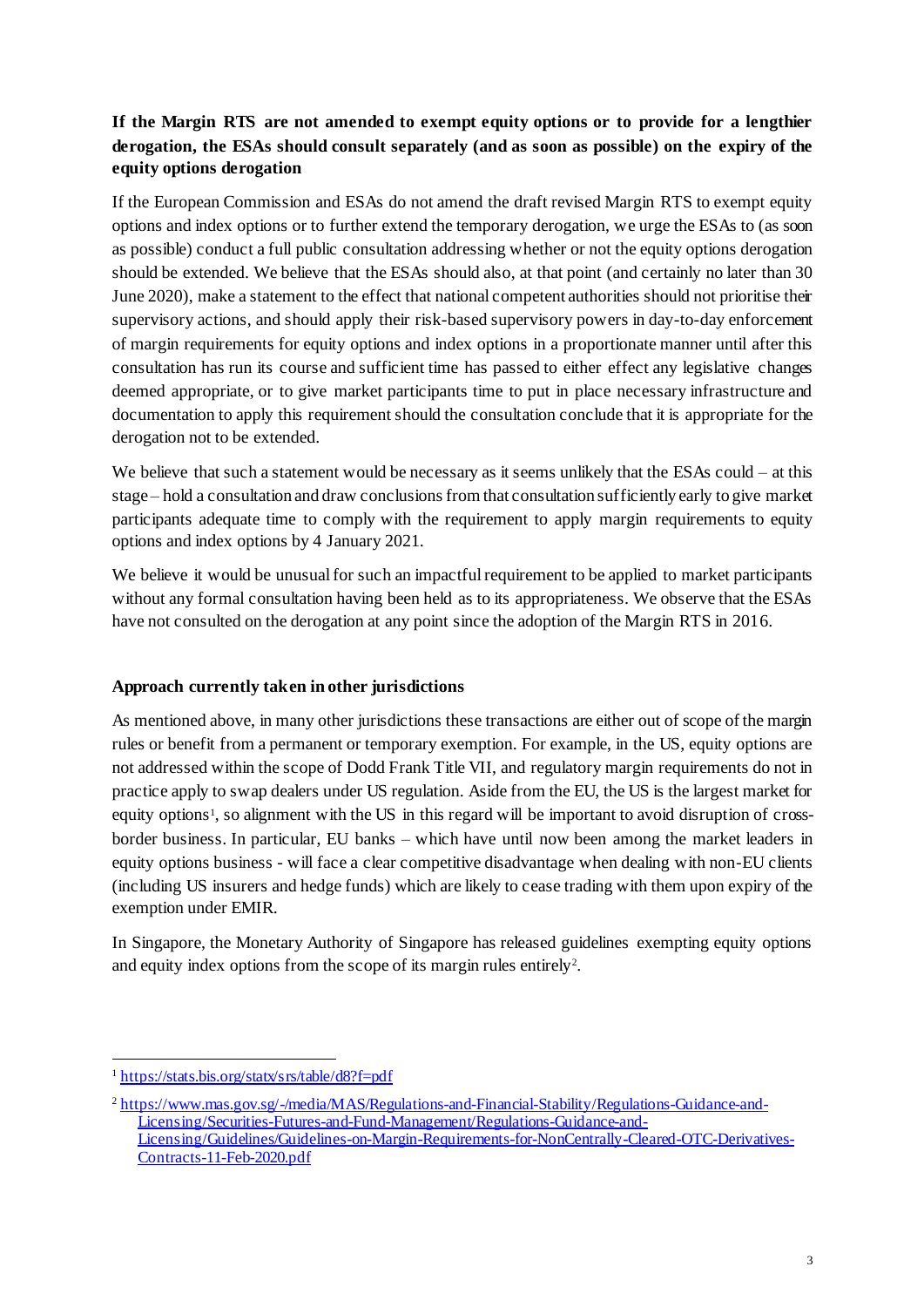FINMA Guidance regarding the Swiss margin rules<sup>3</sup> provide for a temporary exemption for singlestock options and equity basket options until 4 January 2021 (and the Swiss regulator has the power to exempt additional categories of equity derivatives).

Similar temporary exemptions also apply in Hong Kong<sup>4</sup> (in relation to both the HKMA and SFC margin rules) and South Korea<sup>5</sup>.

## **Real economy benefits of the equity option derogation and importance for smaller counterparties**

Equity options play a significant part in the real economy, and are used for multiple purposes aside from transactions between dealers, including hedging exposure to the purchase price in the context of an M&A transaction, use in share buy-backs by companies and use in private equity transactions as well as for stake building in preparation for takeover bids. Equity options may also be used to allow EU investors access to equity markets that are closed to direct investment from European investors (*e.g*., emerging markets), allowing EU pension funds to diversify their portfolios. Equity options also play a key role in supporting convertible bond issuance by European corporates, but their usage in this context would no longer be viable if margin requirements were to be applied to them.

Imposing margin requirements in relation to equity options will have a disproportionate impact for smaller counterparties coming within the scope of the Margin RTS, potentially leading EU entities that currently use equity options for hedging and risk mitigation to cease trading these products due to the  $cost$  increase, and – in the case of non-EU clients – incentivizing them to avoid dealing with EU counterparties in equity options.

For relatively small counterparties, that nevertheless exceed the initial margin threshold of aggregate average notional amount of uncleared derivatives of  $\epsilon$ 8 billion or over, a significant burden would arise from the requirement to post initial margin on a daily basis (assuming there has been any change in the netting set the previous day). This collateral has to be held in bankruptcy-remote, segregated accounts with no right of re-use. As a result, this would increase funding costs for these relatively small counterparties, and would also create opportunity costs (as the assets could not be put to other productive use, such as financing real economy activities). Establishment of segregated initial margin accounts is a legally and operationally complex task.

If the derogation is allowed to expire without further relief from the ESAs and the European Commission, global market fragmentation and stability of the OTC equity options market is likely to result, impacting liquidity, causing inefficiencies and higher costs for derivatives market participants as well as ultimately increased systemic risk. EU market participants, for example, may find it more difficult to hedge their risks in the market through equity options, leading to market fragmentation (with EU firms finding it more difficult to access hedges with non-EU firms).

 $\overline{a}$ <sup>3</sup> FINMA Guidance 04/2019 – [Financial Market Infrastructure Ordinance: exchange of collateral / extension of](https://www.finma.ch/en/~/media/finma/dokumente/dokumentencenter/myfinma/4dokumentation/finma-aufsichtsmitteilungen/20191213-finma-aufsichtsmitteilung-04-2019.pdf?la=en)  [transitional period for equity option, 13 December 2019](https://www.finma.ch/en/~/media/finma/dokumente/dokumentencenter/myfinma/4dokumentation/finma-aufsichtsmitteilungen/20191213-finma-aufsichtsmitteilung-04-2019.pdf?la=en)

<sup>4</sup> Paragraph 7(e) of Part III of Schedule 10 to the Code of Conduct [\(Appendix A of the Consultation Conclusions](https://www.sfc.hk/web/EN/files/SOM/OTC/Consultation%20Conclusion%20on%20OTCD%20Margin%20Dec%202019_Eng.pdf)  [published in December 2019\)](https://www.sfc.hk/web/EN/files/SOM/OTC/Consultation%20Conclusion%20on%20OTCD%20Margin%20Dec%202019_Eng.pdf), single-stock options, equity basket options and equity index options are out of scope until 3 January 2021

<sup>5</sup> Text available at [http://www.fss.or.kr/fss/kr/law/guide\\_view.jsp?seqno=20190305145314802&no=2&s\\_title=&s\\_kind=&src](http://www.fss.or.kr/fss/kr/law/guide_view.jsp?seqno=20190305145314802&no=2&s_title=&s_kind=&src)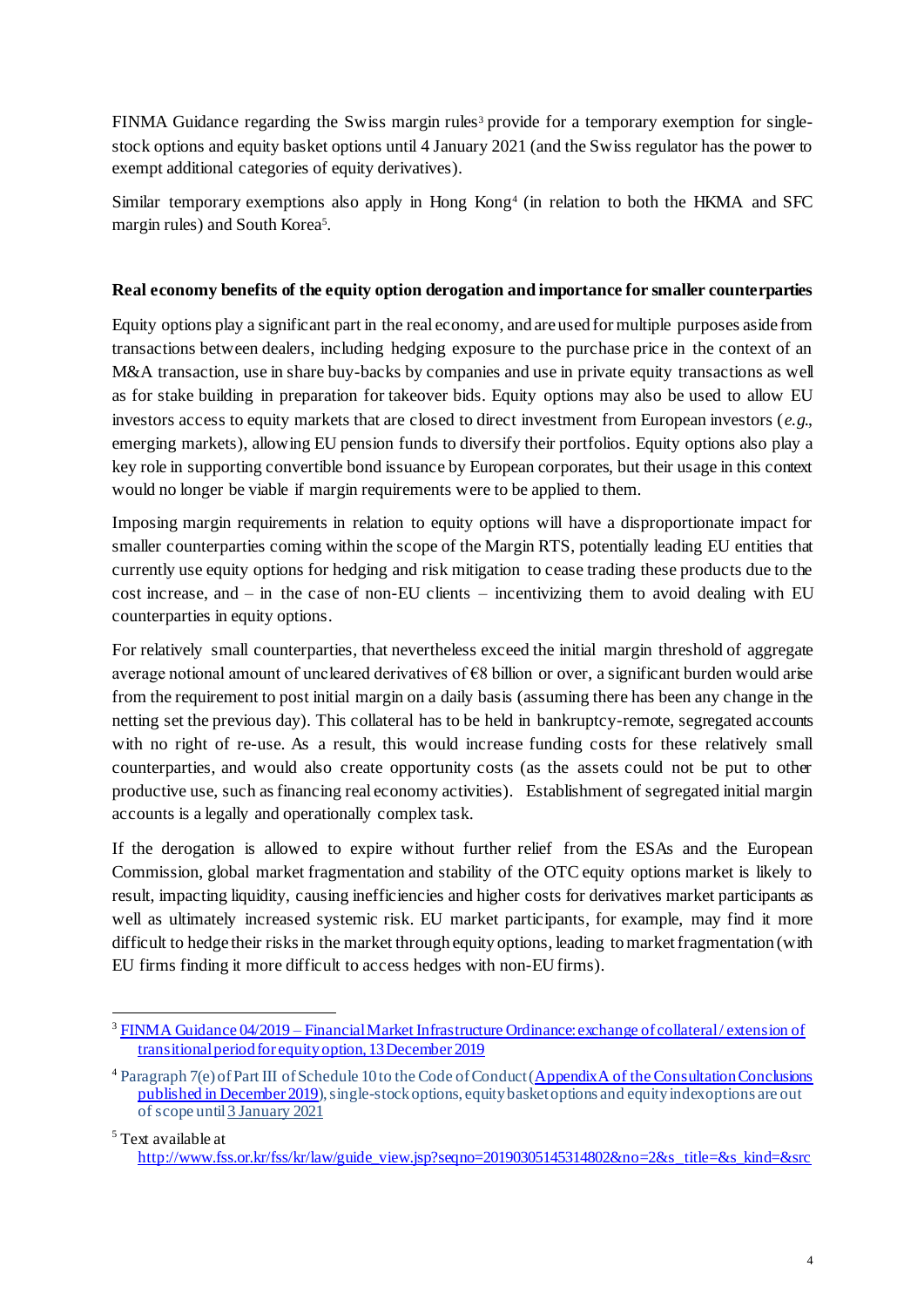Apart from the increased collateral demands and costly operational uplift associated with expiry of the derogation, the erosion of hedging liquidity would further inhibit cross-border derivatives business, to the significant disadvantage of European market participants (including pension and insurance institutions and other funds, as well as banks and broker dealers) that use these products for hedging and risk mitigation reason, compared to entities in other jurisdictions (particularly US) who are not required to collect or post margin in relation to these products.

ISDA estimates that as many as 1100 counterparties and 9400 relationships will come into scope for Phase 5 and 6 margin initial margin requirements, with a significant proportion of those clients trading OTC equity options. It is very likely that a high proportion of these clients, who currently use these products for critical hedging and risk mitigation functions, will stop trading these products altogether due to the increased cost of utilizing them.

We thank you for your consideration of this letter, and would be happy to discuss this issue further at your convenience.

Yours sincerely,

| Scott O'Malia, | Adam Jacobs        | Herve Guider,      | Wim Mijs, |
|----------------|--------------------|--------------------|-----------|
| CEO.           | Managing Director, | Managing Director, | CEO.      |
| <b>ISDA</b>    | <b>AIMA</b>        | <b>EACB</b>        | EBF       |

| Martin Bresson,          | Jakob Legård Jakobsen,                                      | Michael Pedroni                 |
|--------------------------|-------------------------------------------------------------|---------------------------------|
| Public Affairs Director, | Executive Director,                                         | <b>Executive Vice-President</b> |
| <b>Invest Europe</b>     | Danish Securities Dealers Association, & Managing Director, |                                 |
|                          | (current Presidency of NSA)                                 | International Affairs,          |
|                          |                                                             | MFA                             |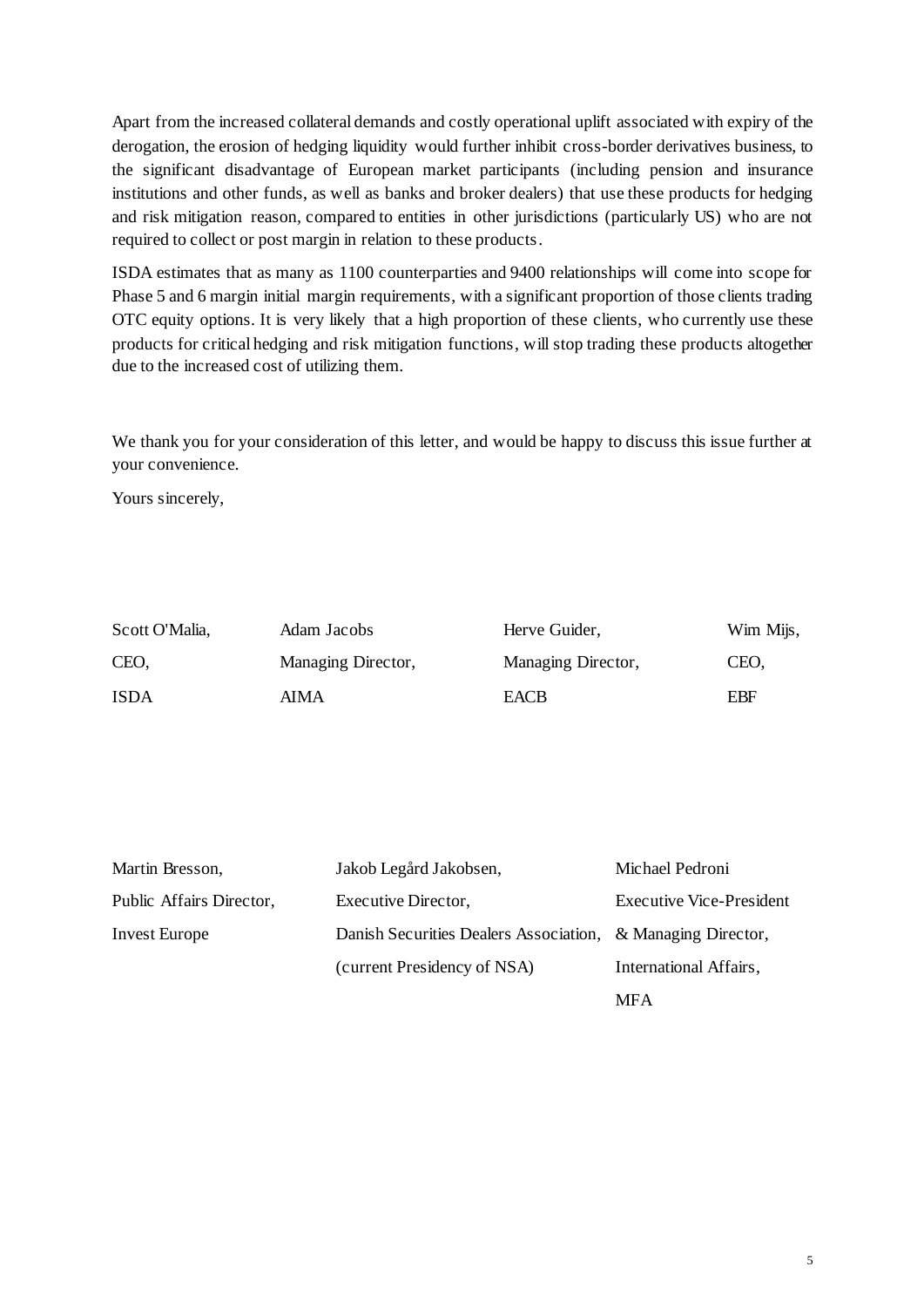## **About ISDA**

Since 1985, ISDA has worked to make the global derivatives markets safer and more efficient. Today, ISDA has more than 900 member institutions from 73 countries. These members comprise a broad range of derivatives market participants, including corporations, investment managers, government and supranational entities, insurance companies, energy and commodities firms, and international and regional banks. In addition to market participants, members also include key components of the derivatives market infrastructure, such as exchanges, intermediaries, clearing houses and repositories, as well as law firms, accounting firms and other service providers. Information about ISDA and its activities is available on the Association's website[: www.isda.org](http://www.isda.org/).

#### **About AIMA**

AIMA is the global representative of the alternative investment industry, with more than 1,900 corporate members in over 60 countries. AIMA's fund manager members collectively manage more than \$2 trillion in assets. AIMA draws upon the expertise and diversity of its membership to provide leadership in industry initiatives such as advocacy, policy and regulatory engagement, educational programs and sound practice guides. AIMA works to raise media and public awareness of the value of the industry. AIMA set up the Alternative Credit Council ("ACC") to help firms focused in the private credit and direct lending space. The ACC currently represents over 100 members that manage \$350 billion of private credit assets globally. AIMA is committed to developing skills and education standards and is a co-founder of the Chartered Alternative Investment Analyst designation (CAIA) – the first and only specialized educational standard for alternative investment specialists. AIMA is governed by its Council (Board of Directors).

#### **About EACB**

The **European Association of Co-operative Banks** [\(EACB\)](http://www.eacb.coop/en/home.html) is the voice of the co-operative banks in Europe. It represents, promotes and defends the common interests of its 28 member institutions and of co-operative banks in general. Co-operative banks form decentralised networks which are subject to banking as well as co-operative legislation. Democracy, transparency and proximity are the three key characteristics of the co-operative banks' business model. With 4,050 locally operating banks and 58,000 outlets co-operative banks are widely represented throughout the enlarged European Union, playing a major role in the financial and economic system. They have a long tradition in serving 210 million customers, mainly consumers, retailers and communities. The co-operative banks in Europe represent 79 million members and 749,000 employees and have a total average market share of about 20%. Website[: www.eacb.coop](http://www.eacb.coop/)

### **About EBF**

The European Banking Federation is the voice of the European banking sector, uniting **32 national banking associations**in Europe that together represent some **3, 500 banks** – large and small, wholesale and retail, local and international – employing about **two million people**. **Website[: www.ebf.eu](http://www.ebf.eu/)**